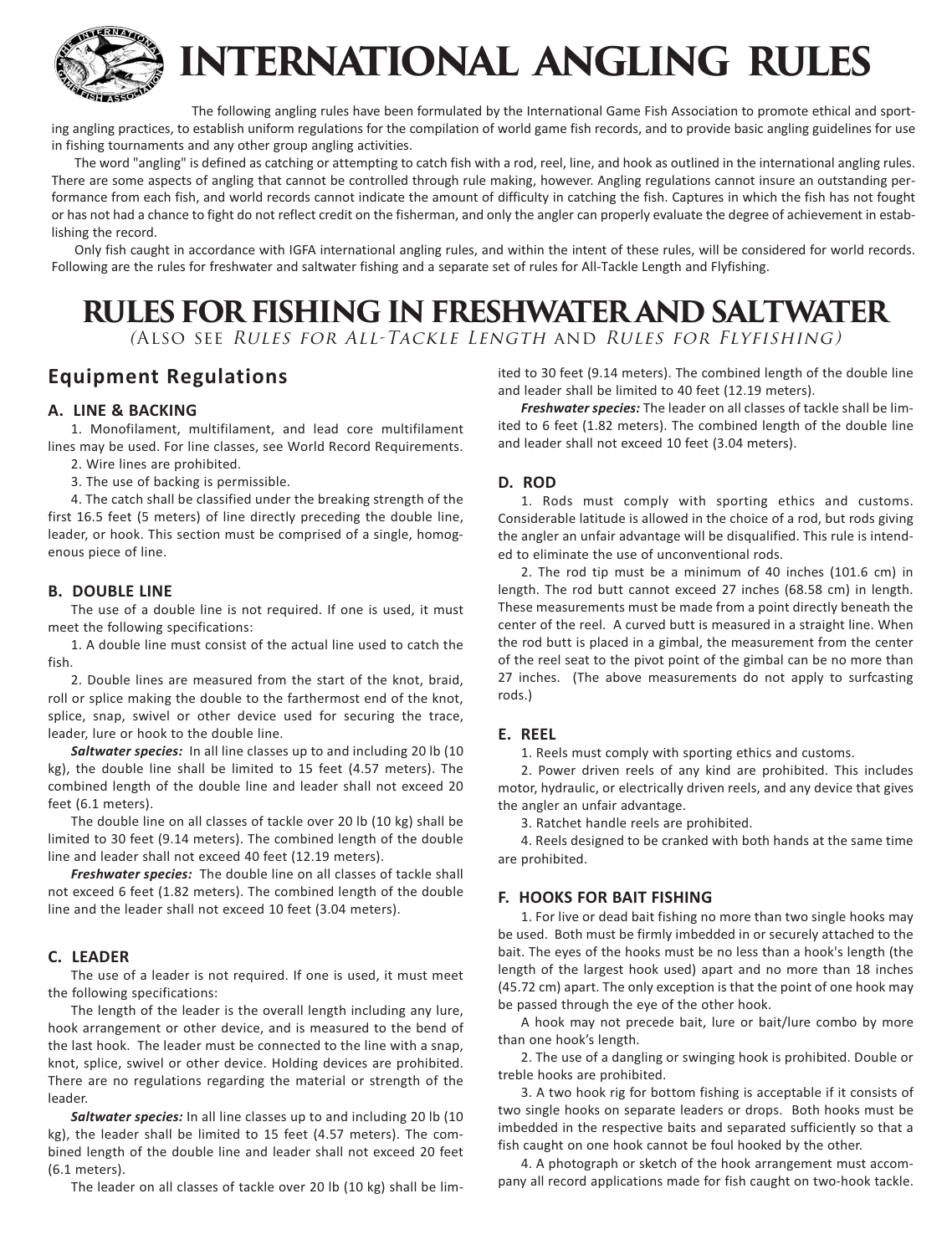#### **G. HOOKS & LURES**

1. When using an artificial lure with a skirt or trailing material, no more than two single hooks may be attached to the line, leader, or trace. The hooks need not be attached separately. The eyes of the hooks must be no less than an overall hook's length (the overall length of the largest hook used) apart and no more than 12 inches (30.48 cm) apart. The only exception is that the point of one hook may be passed through the eye of the other hook. The trailing hook may not extend more than a hook's length beyond the skirt of the lure. A hook may not precede bait, lure or bait/lure combo by more than one hook's length. A photograph or sketch showing the hook arrangement must accompany a record application.

2. Gang hooks are permitted when attached to plugs and other artificial lures that are specifically designed for this use. Gang hooks must be free swinging and shall be limited to a maximum of three hooks (single, double, or treble, or a combination of any three). Baits may not be used with gang hooks. A photograph or sketch of the plug or lure must be submitted with record applications.

3. Assist hooks or other such single hooks that are attached to a lure with a lead constructed of monofilament, multifilament, wire or other such material must conform to the following: When using assist hooks on any artificial lure, other than a skirted lure, the lead cannot be more than 1 ½ hook's length and the bend of the hook may not be more than 4 inches (101 mm), whichever is less, from the closest point of attachment on the lure. Double and treble hooks may not be used as assist hooks.

4. Only one lure containing hooks may be used at a time.

#### **H. OTHER EQUIPMENT**

1. Fighting chairs may not have any mechanically propelled devices that aid the angler in fighting a fish.

2. *Gimbals* must be free swinging, which includes gimbals that swing in a vertical plane only. Any gimbal that allows the angler to reduce strain or to rest while fighting the fish is prohibited.

3. *Gaffs* and nets used to boat or land a fish must not exceed 8 feet (2.44 meters) in overall length. In using a flying or detachable gaff the rope may not exceed 30 feet (9.14 meters). The gaff rope must be measured from the point where it is secured to the detachable head to the other end. Only the effective length will be considered. If a fixed head gaff is used, the same limitations shall apply and the gaff rope shall be measured from the same location on the gaff hook. Only a single hook is permitted on any gaff. Harpoon or lance attachments are prohibited. Tail ropes are limited to 30 feet (9.14 meters). (When fishing from a bridge, pier, or other high platform or structure, this length limitation does not apply.)

4. *Entangling devices*, either with or without a hook, are prohibited and may not be used for any purpose including baiting, hooking, fighting, or landing the fish.

5. *Outriggers, downriggers, spreader bars and kites* are permitted to be used provided that the actual fishing line is attached to the snap or other release device, either directly or with some other material. The leader or double line may not be connected to the release mechanism either directly or with the use of a connecting device. Spreader bars are also acceptable when used strictly as a teaser.

6. *Daisy chains, birds, floats and similar devices* may only be used if they do not unfairly hamper or inhibit the normal swimming or fighting ability of the fish, thereby giving the angler or crew an unfair advantage in fighting, landing or boating the fish.

7. A safety line may be attached to the rod, reel or harness provided that it does not in any way assist the angler in fighting the fish.

### **Angling Regulations**

1. From the time that a fish strikes or takes a bait or lure, the angler must hook, fight, and land or boat the fish without the aid of any other person, except as provided in these regulations.

2. If a rod holder is used, once the fish is hooked, the angler must remove

the rod from the rod holder as quickly as possible.

3. In the event of a multiple strike on separate lines being fished by a single angler, only the first fish fought by the angler will be considered for a world record.

4. If a double line is used, the intent of the regulations is that the fish will be fought on the single line most of the time that it takes to land the fish.

5. A harness may be attached to the reel or rod, but not to the fighting chair. The harness may be replaced or adjusted by a person other than the angler.

6. Use of a rod belt or waist gimbal is permitted.

7. When angling from a boat, once the leader is brought within the grasp of the mate, or the end of the leader is wound to the rod tip, more than one person is permitted to hold the leader. Anyone assisting a shore-bound or wading angler must be within a rods length of the angler before touching the leader or netting or gaffing the fish.

8. One or more gaffers may be used in addition to persons holding the leader. The gaff handle must be in hand when the fish is gaffed.

9. The angling and equipment regulations shall apply until the fish is weighed.

#### **The following acts will disqualify a catch:**

1. Failure to comply with equipment or angling regulations.

2. The act of persons other than the angler in touching any part of the rod, reel, or line (including the double line) either bodily or with any device, from the time a fish strikes or takes the bait or lure, until the fish is either landed or released, or in giving any aid other than that allowed in the rules and regulations. If an obstacle to the passage of the line through the rod guides has to be removed from the line, then the obstacle (whether chum, floatline, rubber band, or other material) shall be held and cut free. Under no circumstances should the line be held or touched by anyone other than the angler during this process.

3. Resting the rod in a rod holder, on the gunwale of the boat, or any other object while playing the fish.

4. Handlining or using a handline or rope attached in any manner to the angler's line or leader for the purpose of holding or lifting the fish.

5. Shooting, harpooning, or lancing any fish (including sharks and halibuts) at any stage of the catch.

6. Chumming with or using as bait the flesh, blood, skin, or any part of mammals other than hair or pork rind used in lures designed for trolling or casting.

7. Using a boat or device to beach or drive a fish into shallow water in order to deprive the fish of its normal ability to swim.

8. Changing the rod or reel while the fish is being played.

9. Splicing, removing, or adding to the line while the fish is being played. 10. Intentionally foul hooking a fish.

11. Catching a fish in a manner that the double line never leaves the rod tip.

12. Using a size or kind of bait that is illegal to possess.

13. Attaching the angler's line or leader to part of a boat or other object for the purpose of holding or lifting the fish.

14. If a fish escapes before gaffing or netting and is recaptured by any method other than as outlined in the angling rules.

15. Holding or touching an angler in a manner that assists them in fighting the fish or takes pressure off of the angler. Touching or briefly holding the angler to prevent them from falling does not constitute a disqualification.

#### **The following situations will disqualify a catch:**

1. When a rod breaks (while the fish is being played) in a manner that reduces the length of the tip below minimum dimensions or severely impairs its angling characteristics.

2. Mutilation to the fish, prior to landing or boating the catch, caused by sharks, other fish, mammals, or propellers that remove or penetrate the flesh. (Injuries caused by leader or line, scratches, old healed scars or regeneration deformities are not considered to be disqualifying injuries.) Any mutilation on the fish must be shown in a photograph and fully explained in a separate report accompanying the record application.

3. When a fish is hooked or entangled on more than one line.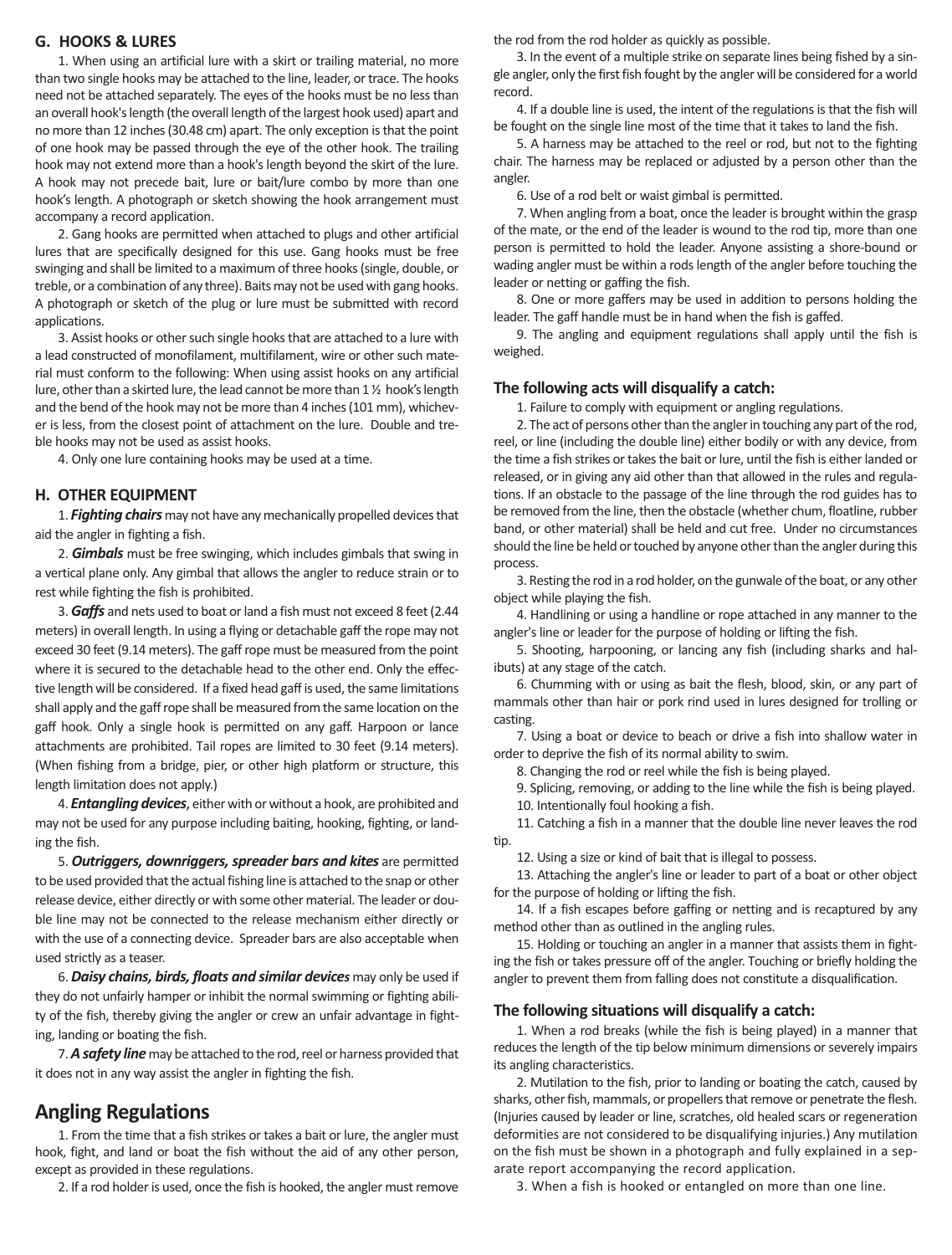

# **ILLUSTRATED GUIDE TO EQUIPMENT REGULATIONS Double Lines and Leaders**

**George Communication** 

**Double lines are measured from the start of the knot, braid, roll or splice making the double line to the farthermost end of the knot, splice, snap, swivel or other device used for securing the trace, leader lure or hook to the double line. A double line must consist of the actual line used to catch the fish. For saltwater species, the double line shall be limited to 15 feet (4.57 meters) for all line classes up to and including 20 lb (10 kg); and shall be limited to 30 feet (9.14 meters) for line classes over 20 lb (10 kg). For freshwater species, the double line on all classes of tackle shall not exceed 6 feet (1.82 meters).**



**The leader shall be limited to 15 feet (4.57 meters) for saltwater species in line classes up to and including 20 lb (10 kg), and 30 feet (9.14 meters) for all line classes over 20 lb (10 kg). For freshwater species, the leader on all classes of tackle shall be limited to 6 feet (1.82 meters).**



**The length of the leader is the overall length including any lure, hook arrangements or other device.**



**The combined length of the double line and leader shall not exceed 20 ft (6.1 meters) in line classes up to and including 20 lb (10 kg) and 40 feet (12.19 meters) in line classes over 20 lb (10 kg) for saltwater species. The combined length of the double line and leader shall not exceed 10 feet (3.04 meters) for freshwater species.**